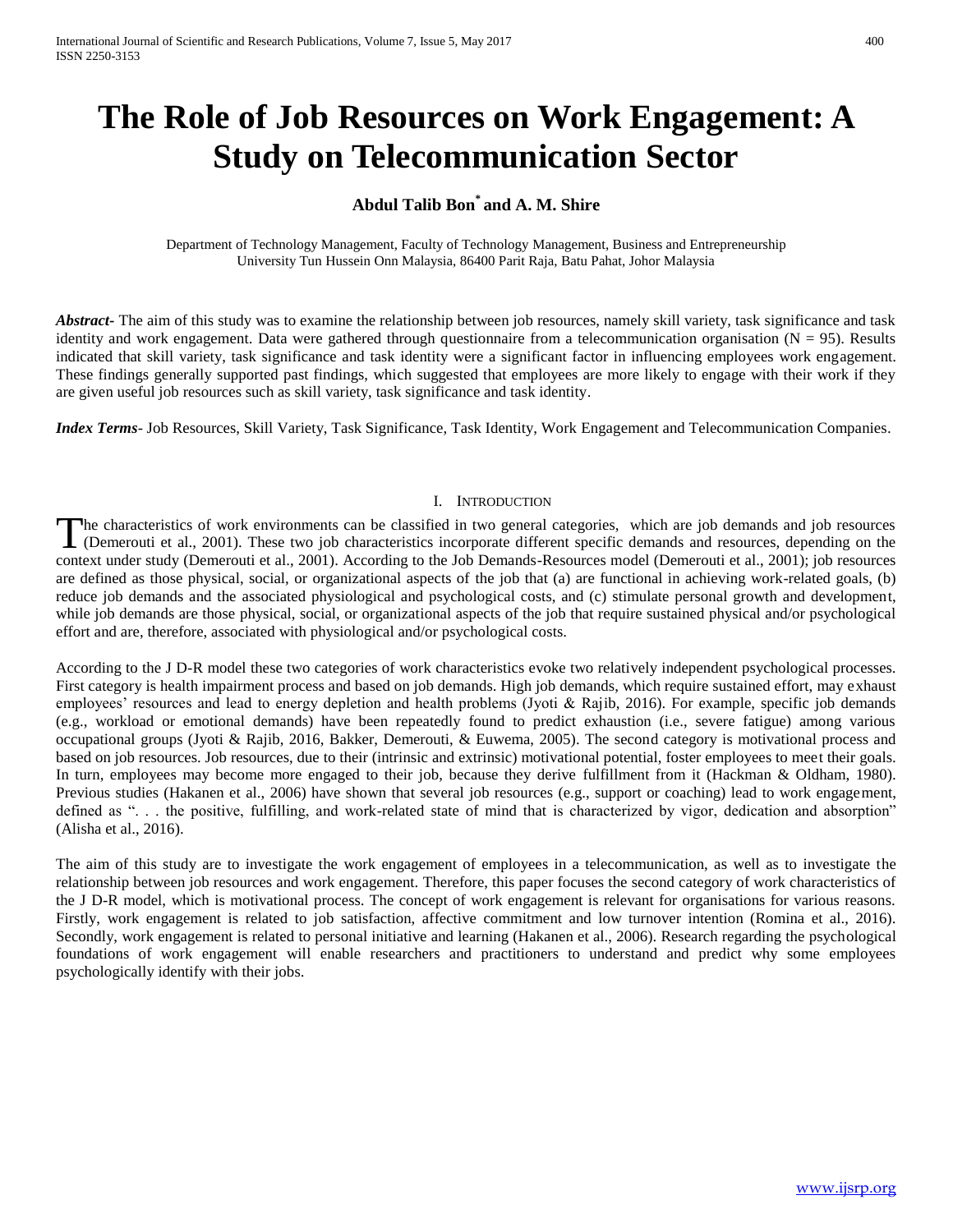#### II. LITERATURE REVIEW

## *A. Work Engagement*

The concept of work engagement was first coined by Kahn in 1990, who defined it as "the harnessing of organizational members' selves to their work roles". It is the extent to which an individual is attentive and absorbed in the performance of his or her work. Kahn (1990) argued that when people are engaged, they are not only are physically involved in their work, but they also are cognitively alert and emotionally connected to others at the moment of engagement. However, the level of work engagement varies across individuals as the amount of energy and dedication they contribute to their job is different.

This concept has evolved through the years and has been regarded as a worthwhile concept by many researchers in studying burnout, health, job satisfaction, job performance and turnover intention of employees. Maslach et al., (2001) for example, have referred work engagement as the opposite of job burnout by defining burnout as an erosion of engagement. They argued that while burnout is defined by exhaustion, cynicism, and inefficacy, engagement is the direct opposite where energy replaces emotional exhaustion, involvement replaces cynicism, and a sense of efficacy replaces lack of professional accomplishment. Upasna, (2014) definition of work engagement was quite similar as what has been previously defined by Kahn (1990). They believed that work engagement consists of three components: physical – the energy used to perform a job, emotional – putting one's heart in one's job, and cognitive – being engrossed in a job. On the other hand, Carolyn & Paula, (2013) defined work engagement as a "positive, fulfilling, workrelated state of mind that is characterized by vigor, dedication and absorption." They refer vigor as high levels of energy and mental resilience that related to work experience, and one's eagerness to invest effort in work and to persist even when faced with problems. Individual will feel motivated, eager and excited about his or her work even when they faced with setbacks, limitations or challenges. Dedication is more of being deeply involved in one's work and experiencing feelings of importance, passion, motivation and challenge. In other words, dedicated individuals would be happily involved in their work and felt that their work is important, meaningful and challenging. Finally, absorption is described as being content and having a total concentration on one's work.

In the past, various predictors of work engagement have been studied and these include organizational commitment distributive, procedural justice, rewards and recognition; person-job fit and person-organization fit; leadership style (Maslach et al., 2001; Hamid & Yahya, 2011; Carolyn & Paula, 2013; Kahn 1990). However, work engagement has been mostly analyzed by the job demandsresources model. The model offers two assumptions regarding the predictors and outcomes of engagement at work. First, job resources such as peers and supervisors support, autonomy as well feedback, is assumed to commence a activational manner that guide to engagement at workplace, thus, lead to advanced performing. The following notion is that in a high demands situation (e.g. workload, emotional demands, and mental demands) job resources will become more prominent and gain their motivational potential (Bakker & Demerouti, 2007). This model has also been used to predict the influence of job characteristic, in terms of job demands and job resources on individual's well-being (Bakker, Demerouti, Taris, Schaufeli, & Schreurs, 2003). First is the process of exhaustion where job demands gradually reduce the mental and physical energy reserves that will finally lead to tiredness, burnout and other related health problems like a healthy grievance and functional disorder (authorized leave). Second is the activational manner where resources rise the preparedness to expend strength or to work hard. This at the end of the day will lead to engagement, to be committed and more activational consequences, as organizational citizenship behavior (OCB). Equally, collapse and enthusiasm manner have earned experimental support from numerous researches (e.g., Bakker, Demerouti, Taris, Schaufeli, & Schreurs, 2003; Bakker, Demerouti, & Verbeke, 2004).

#### *B. Job Resources and Work Engagement*

Job resources are known to influence employee well-being intrinsically or extrinsically. As intrinsic motivators, job resources will satisfy the needs for autonomy, competence and individuals' growth and development (Bakker & Demerouti, 2007). For example, supervisory coaching can improve job competence, while involvement in decision-making and colleague or supervisory support might fulfil the necessity for autonomy. Job resources might as well act as outer motivators. According to Schaufeli and Bakker (2004), and Bakker and Demerouti (2007) in a resourceful environments which includes supportive peers and performance feedback, the likelihood of being successful in completing one's task and achieving one's work goal may increase. It is expected that an appropriate supply of job resources might supplement employees' work engagement while their deficiency can hinder goal accomplishment, and this may lead employees to develop a negative and cynical attitude towards their work.

Providing employees with optimal challenges, skill variety and task significance in their work creates intrinsic motivation and increases their work engagement (Ryan & Deci 2000). Task identity and positive feedback seems to enhance work engagement levels, whereas negative feedback diminishes it. Employees will be more engaged in their work if they regard their work as challenging and have the freedom to be independent in their work tasks. Roberts & Davenport (2002) found that career development, identification with the organisation and a rewarding work environment also increase the work engagement levels of employees. Employees will be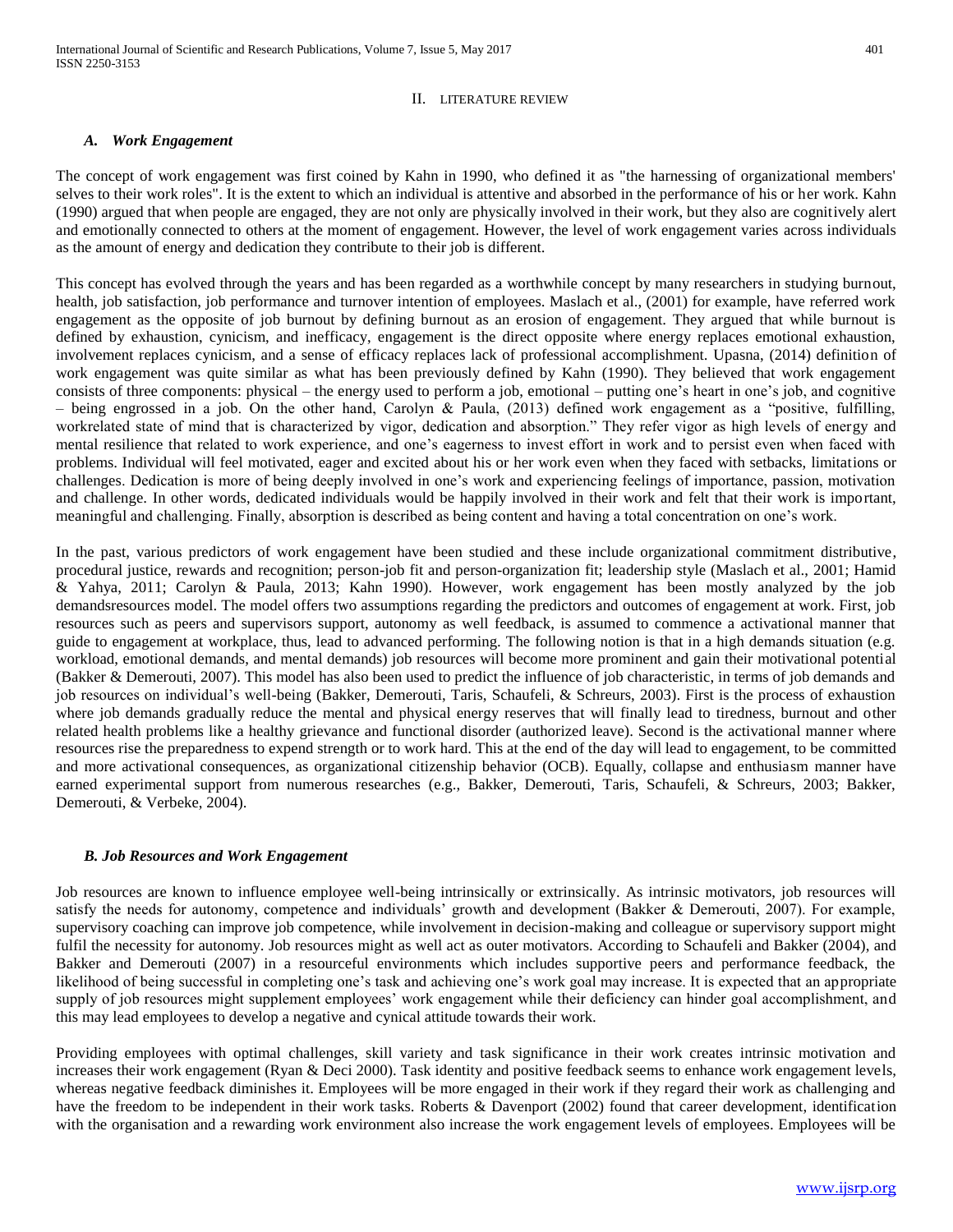more engaged in their work if the organisation provides them with opportunities to enhance their skills and abilities, and to manage their careers. When individuals identify with the organisation, they share in its success and are proud to deliver quality work.

According to the self-determination theory of Deci & Ryan (1985), work contexts that support psychological autonomy, competence and relatedness enhance wellbeing and increase intrinsic motivation (Ryan & Frederick 1997). This intrinsic motivational potential is also supported by the Job Characteristics Theory (JCT) of Hackman & Oldham (1980). According to the JCT, every job has a specific motivational role that depends on the presence of five core job characteristics: skill variety, task identity, task significance, autonomy and feedback. The JCT further hypothesises that these core job characteristics are linked to positive results such as high-quality work performance, job satisfaction, and low absenteeism and turnover.

According to the Effort-Recovery Model of Meijman & Mulder (1998), job resources may also play an extrinsic motivational role through work environments that offer many resources and foster the willingness to dedicate one's efforts and abilities to the work task. It is therefore likely that the work task will be completed successfully and that the work goal will be achieved. Support from colleagues and proper feedback from supervisors will thus increase the individual's likelihood of achieving work goals, and employees will thus be successful in their daily tasks. This will create an energy backflow to the individual. In either case, whether the satisfaction of basic human needs or the achieving of work-related outcomes, the results are positive and the chances for an individual to be engaged will increase. The tendency for employees to leave the organisation will also decrease if organisations provide their employees with valued job resources that enhance learning, growth and development (Alisha et al., 2016). Schaufeli & Bakker (2004) found that work engagement is strongly predicted by job resources. It can therefore be expected that job resources have a positive relation to work engagement. If the employee is provided with variety in his/her job, learning opportunities and autonomy, he/she will be more likely to engage in his/her work. This will make the employee's work more meaningful. Based on the discussions presented above, the following hypotheses are therefore proposed:

H1: Skill Variety (SV) is positively related to work engagement.

H2: Task Significance (TS) is positively related to work engagement.

H3: Task Identity (TI) is positively related to work engagement.

## *C. Research Theoretical Framework*

A theoretical framework refers to the theory that a researcher chooses to guide him/her in his/her research. Thus, a theoretical framework is the application of a theory, or a set of concepts drawn from one and the same theory, to offer an explanation of an event, or shed some light on a particular phenomenon or research problem. Figure 1 presents research theoretical framework, which explains the relationship between job resources and work engagement.



Figure 1: Research Framework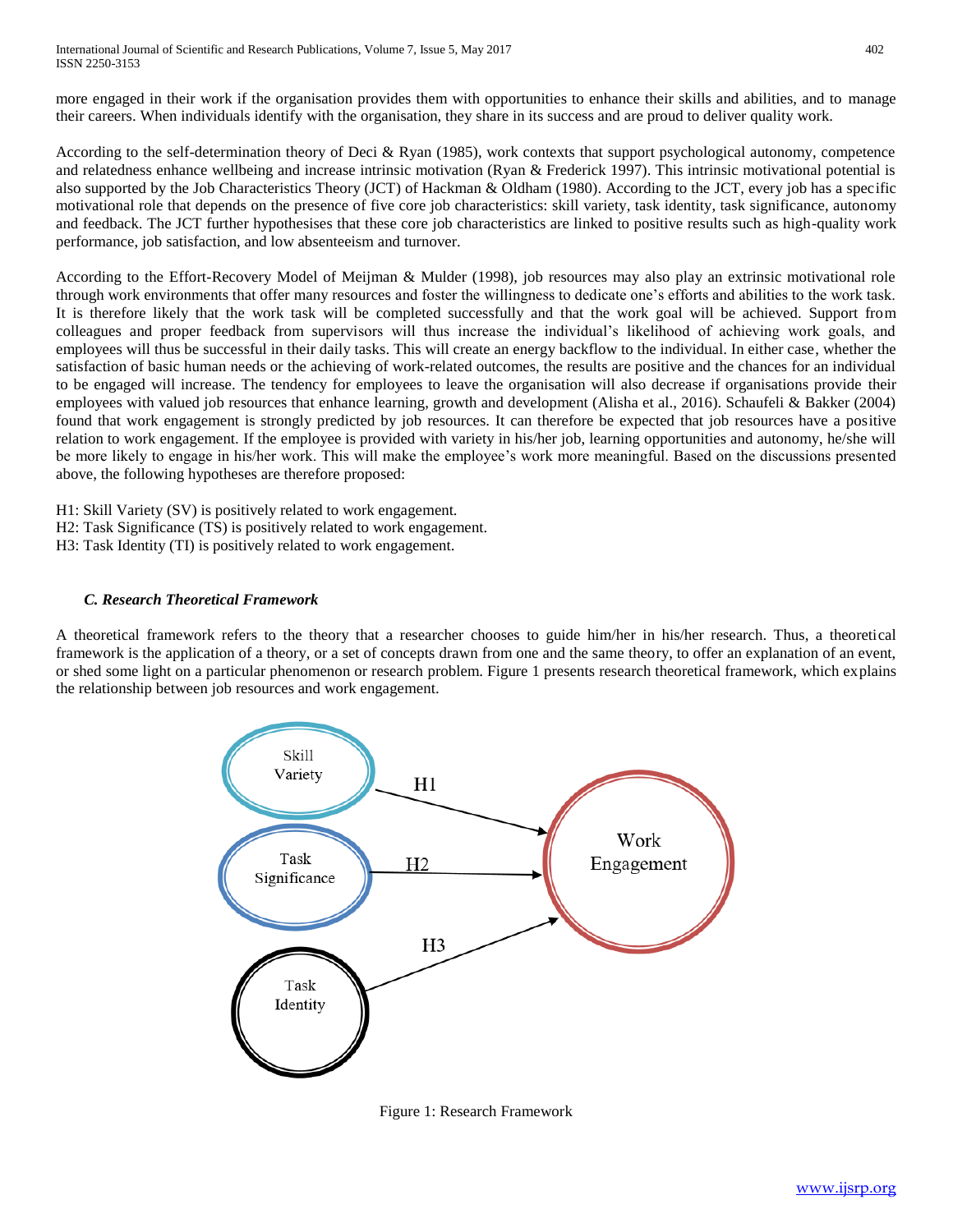#### III. METHODOLOGY

#### *A. Research Design*

Research design spells out how the research is carried out toward the accomplishment of research objectives and answering of questions. In other word, research design constitutes the outline for the collection, measurement and analysis data (Cooper and Schindler, 2013). Zikmund et al. (2012) defined research design as a master plan that outlines the methods and procedures for collecting and analyzing data. Moreover, research design helps the researcher in the allocation of inadequate resources by posing vital choices in methodology (Cooper and Schindler, 2013). The main research design employed in the present research was survey. Survey is defined as a measurement process that utilises a measurement tool called a questionnaire, measurement instrument, or interview schedule (Cooper and Schindler, 2013). Surveys attempt to describe what is happening or to study the reasons for an exacting business activity (Zikmund et al., 2012). The questionnaire is the most common information collection tool in business research (Cooper and Schindler, 2013). The questionnaire is the most extensively used information collection technique in a survey study (De Vaus, 2013). Questionnaire is an organized set of questions or measures used by respondents or interviewers to record answers data (Hair et al., 2010).

#### *B. Sample Size*

According to Cooper and Schindler (2013), sampling is the process whereby some elements from the population are selected to represent the whole population. Sample size is the number of units that is required to get accurate findings (Fink, 2003). For the purpose of this paper, the sample size was 95.

#### *C. Data Collection*

According to Sekaran (2003), there are many methods that can be possibly used to collect data from respondents such as interviews and questionnaires. Interviews involve unstructured and structured approach. Interviews can differ from being highly unstructured to highly structured. Unstructured interviews are usually conducted by an extremely flexible approach. A questionnaire, on the other hand, is a pre-written set of questions that respondents are required to answer, which is generally within close defined alternatives (Sekaran, 2003). A questionnaire is an efficient data collection mechanism but only when the researcher is aware of what is required and the measures of the variables involved (Sekaran, 2003). In the present paper, questionnaires were used because the researcher was interested in getting specific responses on the issues at hand i.e., job resources, and work engagement via specific measurements.

#### *D. Measures*

Two measuring instruments were used in this study, namely the Utrecht Work Engagement Scale (Schaufeli et al. 2002), the Job Resources Scale (Rothmann, Strydom & Mostert 2006) and a demographic questionnaire.

#### IV. FINDINGS

The descriptive and inferential statistical methods were used to conduct the analysis. For hypotheses testing, the Pearson correlation coefficients were used. The first part of the analysis focused on the descriptive analysis of the respondents. At the end of gathering data, the reliability of the scales was analyzed.

The descriptive analysis focused on the variables such as gender, age, marital status and job status as shown in Table I. Male responders represented 61% while female responders were 39%. Most of the respondents (45.9%) were aged between 35 and 39 years old, 8.2% of the respondents were between 25 and 29 years old, 10.8% of the respondents were between 30 and 34 years old, 18.9% of the respondents were above 50 years old and 16.2% of the respondents were between 40 and 49 years old. Majority of the respondents were having job permanent and were married in a percentage of 72% and 65.8% respectively. While employees; who have contract jobs represented 28% and single staff were 34.2% of the total respondents.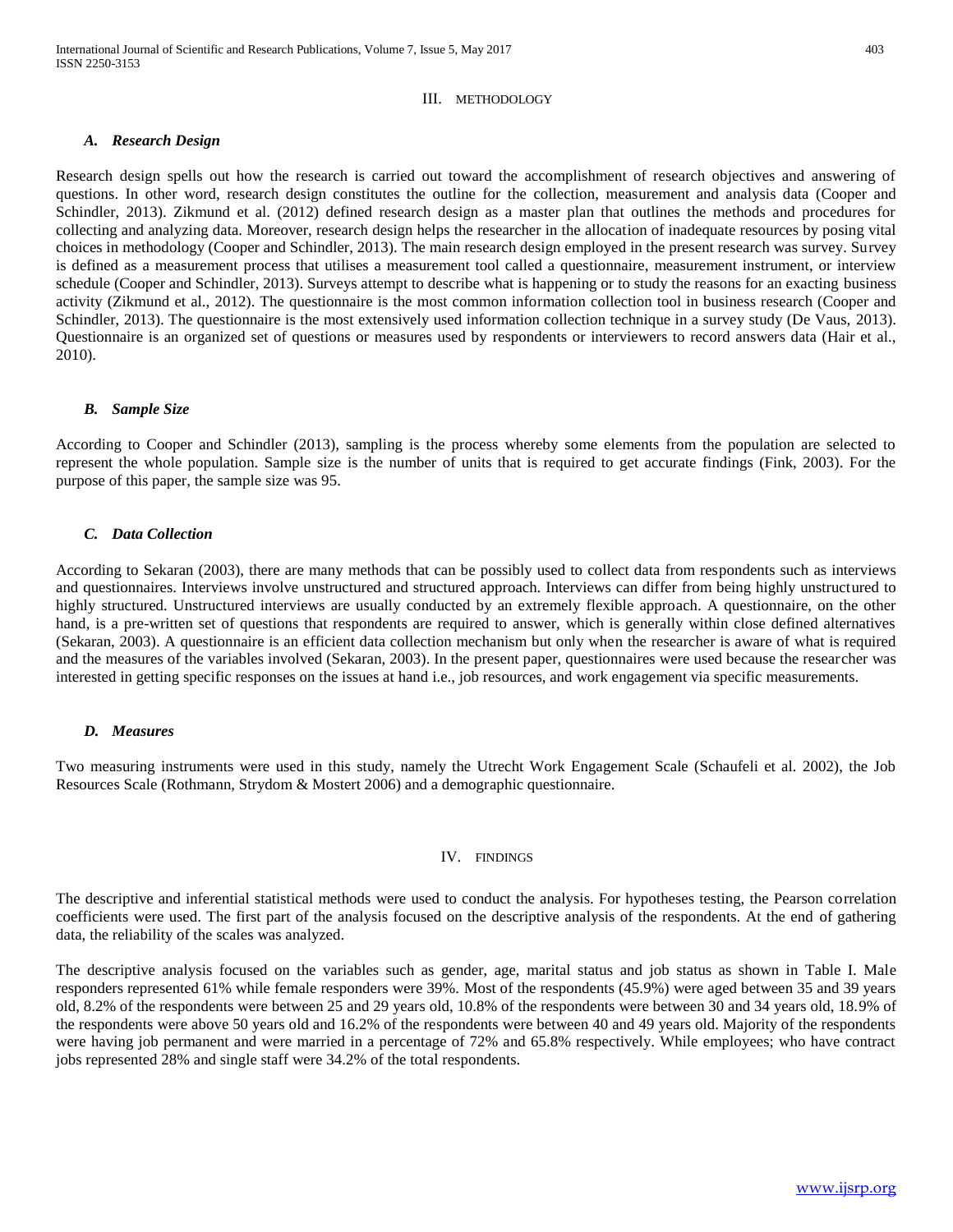| Table I: Demographic Information |           |                    |  |  |  |
|----------------------------------|-----------|--------------------|--|--|--|
| Variable                         |           | Percentage $(\% )$ |  |  |  |
| Gender                           |           |                    |  |  |  |
|                                  | Male      | 61                 |  |  |  |
|                                  | Female    | 39                 |  |  |  |
| Age (in years)                   |           |                    |  |  |  |
|                                  | 25-29     | 8.2                |  |  |  |
|                                  | 30-34     | 10.8               |  |  |  |
|                                  | 35-39     | 45.9               |  |  |  |
|                                  | 40-49     | 16.2               |  |  |  |
|                                  | Above 50  | 18.9               |  |  |  |
| <b>Marital status</b>            |           |                    |  |  |  |
|                                  | Married   | 65.8               |  |  |  |
|                                  | Single    | 34.2               |  |  |  |
| <b>Job status</b>                |           |                    |  |  |  |
|                                  | Permanent | 72                 |  |  |  |
|                                  | Contract  | 28                 |  |  |  |

An exploratory and confirmatory factor analysis was performed in the study to ascertain the reliability of the measures by using Cronbach alpha reliability coefficient; .60 being the acceptable reliability coefficient level in terms of research standards as shown in Table II.

| Table II: Reliability Statistics           |                        |                   |  |  |  |
|--------------------------------------------|------------------------|-------------------|--|--|--|
| <b>Main Variable</b>                       | Sub variables          | Cronbach's alphas |  |  |  |
| <b>JOB RESOURCES</b><br>Skill Variety (SV) |                        | .901              |  |  |  |
|                                            | Task Significance (TS) | .881              |  |  |  |
|                                            | Task Identity (TI)     | .845              |  |  |  |
| <b>WORK ENGAGEMENT</b>                     | Vigor $(VG)$           | .925              |  |  |  |
|                                            | Dedication (DED)       | .866              |  |  |  |
|                                            | Absorption (AB)        | .878              |  |  |  |

As it can be seen in Table I, the measures of the study are reliable because all the variables have an acceptable reliability coefficient which ranged from .845 to .925.

The correlation data shows the relationship between the independent and dependent variables of study as shown in Table III. The table displays correlation coefficients between these variables. The correlation coefficients are a measure of the strength of the association between any two metric variables (Hair et al., 2003). The results of the Pearson correlation show that all of the dimensions of the independent variables and dependent variable were positively correlated to each other. The results of Table III demonstrated that there is positive significant Pearson correlation between the three types of job resources work engagement ( $r=0.556$ ;  $p=0.019$ ). Hence the alternative hypothesis is accepted.

| Table III: Pearson Correlations between Variables         |                   |                     |            |  |  |  |
|-----------------------------------------------------------|-------------------|---------------------|------------|--|--|--|
| Pearson                                                   |                   | Pearson Correlation | Hypothesis |  |  |  |
| Correlation                                               | Coefficient $(r)$ |                     | Support    |  |  |  |
| $JR \rightarrow WE$                                       | $.556*$           |                     | Yes        |  |  |  |
| *. Correlation is significant at the .05 level (2-tailed) |                   |                     |            |  |  |  |

JR: Job Resources and WE: Work Engagement

#### V. DISCUSSION

The aims of this study were to investigate the work engagement of employees, and its relationship with job resources. Work engagement was best predicted by job resources and the results of this study confirmed that job resources, namely skill variety, task